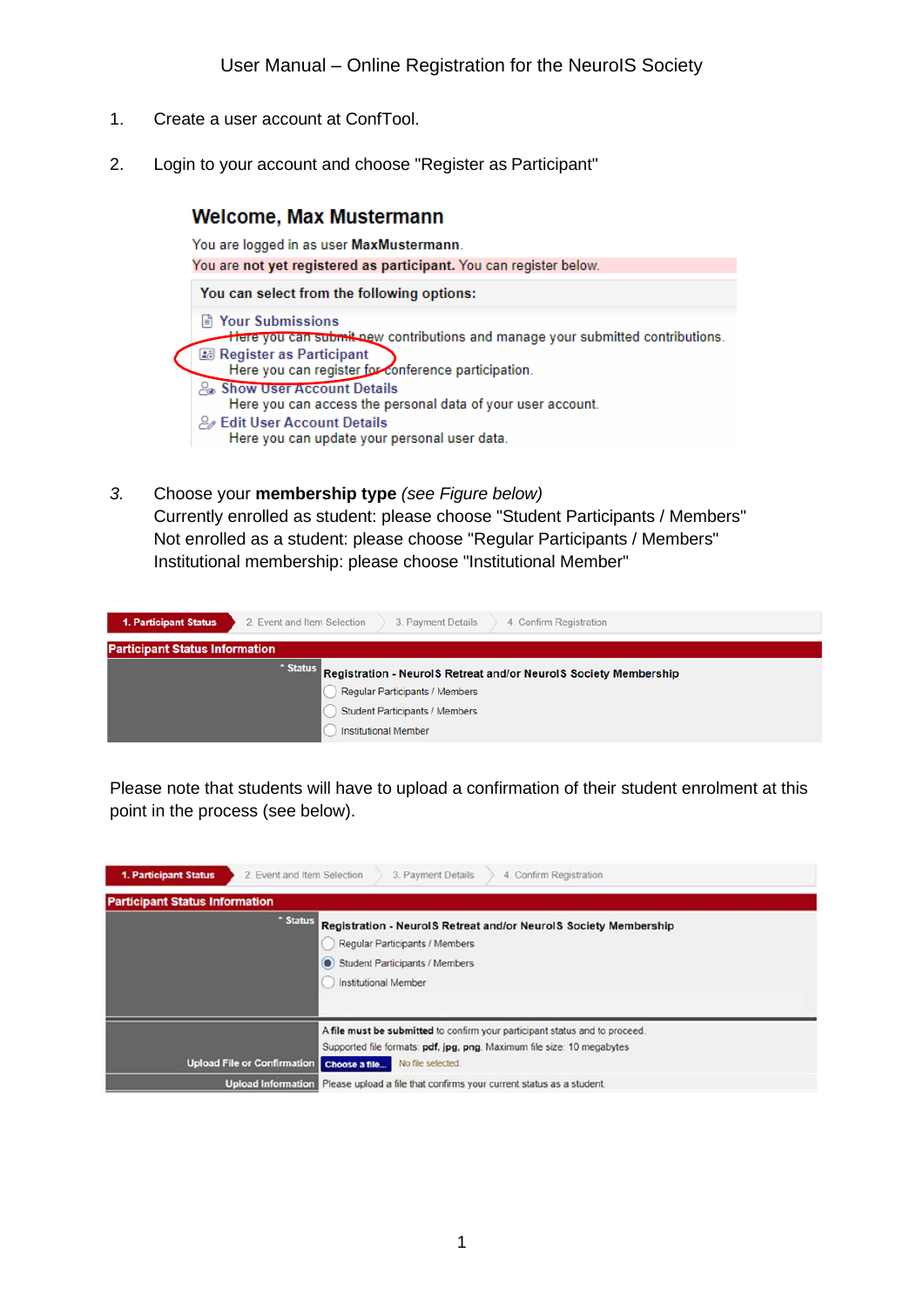### **4.** Choose your **membership items**

In the category "NeuroIS Society Membership", you then have to check your membership type. Please note that training course participants must be members of the NeuroIS Society (otherwise participation is not possible). Participation is free for NeuroIS Society members. The maximum number of training course participants is 20 (when this number is reached, the training course cannot be selected anymore).

#### Registration for Participation - Step 2 of 4: Event and Item Selection

Please select the events and items of interest to you.

| 1. Participant Status v               | 2. Event and Item Selection<br>3. Payment Details<br>4. Confirm Registration |              |
|---------------------------------------|------------------------------------------------------------------------------|--------------|
| <b>Participant Status Information</b> |                                                                              |              |
|                                       |                                                                              |              |
| <b>Events/Items</b>                   |                                                                              |              |
| <b>Conference</b>                     |                                                                              | <b>Price</b> |
|                                       | <b>NeurolS Retreat</b><br>Schloss Wilhelminenberg, Vienna, Austria           |              |
| <b>NeurolS Society Membership</b>     |                                                                              | <b>Price</b> |
|                                       | $\sqrt{\phantom{a}}$ Regular membership (NeurolS Society)                    |              |
| <b>Training course</b>                |                                                                              | <b>Price</b> |
|                                       | <b>NeurolS Training Course</b><br>Schloss Wilhelminenberg, Vienna, Austria   |              |

#### **5.** Check your registration and enter **payment details**

On the next page you will be provided with a summary of your order and you have the opportunity to enter a different address for your invoice ("Use alternative address" – see Figure below).

#### Registration for Participation - Step 3 of 4: Payment Details

| Please enter your payment method and details.                                                                                                                                                                                                                    |                                                                                                          |  |  |
|------------------------------------------------------------------------------------------------------------------------------------------------------------------------------------------------------------------------------------------------------------------|----------------------------------------------------------------------------------------------------------|--|--|
| 2. Event and Item Selection $\checkmark$<br>1. Participant Status $\checkmark$                                                                                                                                                                                   | <b>3. Payment Details</b><br>4. Confirm Registration                                                     |  |  |
| Description                                                                                                                                                                                                                                                      | Fee (incl. VAT/GST) Included VAT (GST)<br><b>Unit Price</b>                                              |  |  |
| <b>NeurolS Society Membership</b><br>Student membership (Neurol S Society).<br>Please select this option if you are a student (includes PhD students) want to become a member of<br>the NeurolS Society. Your membership will be valid through the calendar year |                                                                                                          |  |  |
| <b>Training course</b><br><b>NeurolS Training Course</b><br>Event Location: Schloss Wilhelminenberg, Vienna, Austria                                                                                                                                             |                                                                                                          |  |  |
| <b>Total Amount</b>                                                                                                                                                                                                                                              |                                                                                                          |  |  |
| <b>Invoice Address: Choose Recipient of Invoice and Receipt</b>                                                                                                                                                                                                  |                                                                                                          |  |  |
| * Recipient of invoice and receipt<br>· Use the address of the participant                                                                                                                                                                                       |                                                                                                          |  |  |
| <b>Participant's address</b><br><b>Mustermann University</b><br>Max Mustermann<br>Mustermann Strasse 1<br>4400 Steyr<br>Austria<br>info@neurois.org                                                                                                              |                                                                                                          |  |  |
| Invoice address if different from the address of the user account                                                                                                                                                                                                |                                                                                                          |  |  |
| * Recipient of invoice and receipt<br>Use an alternative address. Please select this option and enter details below.                                                                                                                                             |                                                                                                          |  |  |
| <b>EU VAT ID</b>                                                                                                                                                                                                                                                 |                                                                                                          |  |  |
| <b>EU VAT ID</b><br>If the receiver of the invoice is a business client and located in the EU, please enter your EU VAT Identification<br>Number. Please do not enter your national tax number.                                                                  |                                                                                                          |  |  |
| <b>Participant Reference No.</b>                                                                                                                                                                                                                                 |                                                                                                          |  |  |
| <b>Reference</b>                                                                                                                                                                                                                                                 | You may enter a reference ID, e.g. a purchase order number or a VAT number to be printed on the invoice. |  |  |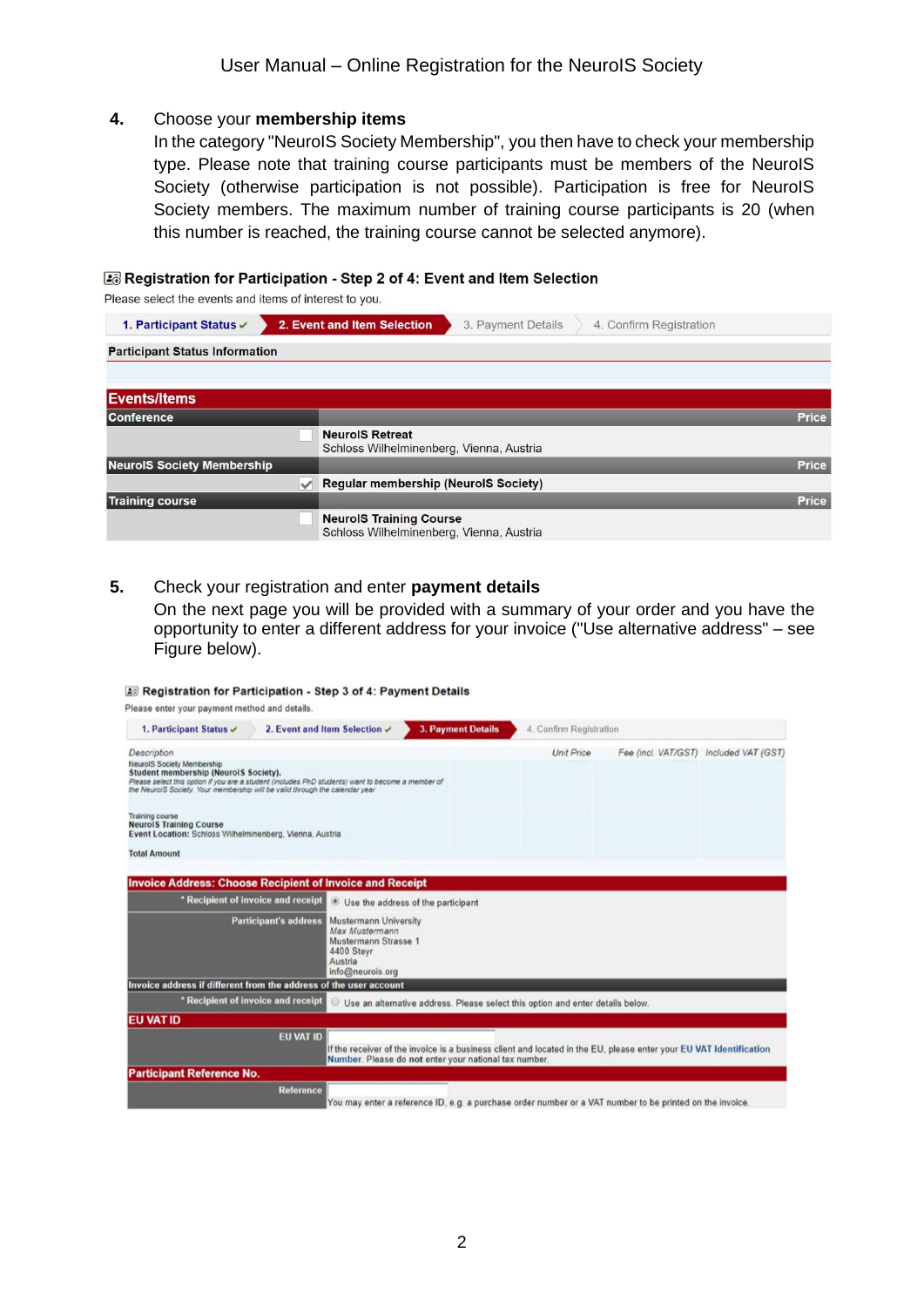### **6. Confirm your purchase**

You will have one last opportunity to check your registration and at this point you will provided with the terms and conditions that you have to read carefully and then accept, before you can proceed to the checkout.

|                                                                                                                                    | Registration for Participation - Step 4 of 4: Confirm Registration                                                                                                        |                                 |                                   |  |                                        |
|------------------------------------------------------------------------------------------------------------------------------------|---------------------------------------------------------------------------------------------------------------------------------------------------------------------------|---------------------------------|-----------------------------------|--|----------------------------------------|
|                                                                                                                                    | Please confirm your entries by clicking on "Confirm Purchase".<br>Only then you are registered as a confirmed conference participant.                                     |                                 |                                   |  |                                        |
| overview page.                                                                                                                     | After completing the registration process, you will receive a confirmation e-mail. You will also be able to print out your registration confirmation and invoice from the |                                 |                                   |  |                                        |
| 1. Participant Status V                                                                                                            | 2. Event and Item Selection $\checkmark$                                                                                                                                  | 3. Payment Details $\checkmark$ | <b>4. Confirm Registration</b>    |  |                                        |
| Name and Organization of User                                                                                                      |                                                                                                                                                                           |                                 |                                   |  |                                        |
| <b>Max Mustermann</b><br><b>Mustermann University</b><br>Mustermann Strasse 1<br>4400 Stevr<br>Austria<br>E-Mail: info@neurois.org |                                                                                                                                                                           |                                 |                                   |  |                                        |
| <b>Participant Status Information</b>                                                                                              |                                                                                                                                                                           |                                 |                                   |  |                                        |
| <b>Registration Date:</b><br>Status: Student Participants / Members<br>Submitted File/Confirmation: Student enrolment.pdf          |                                                                                                                                                                           |                                 |                                   |  |                                        |
| Description                                                                                                                        |                                                                                                                                                                           |                                 | <b>Unit Price</b>                 |  | Fee (incl. VAT/GST) Included VAT (GST) |
| Student membership (Neurol S Society).                                                                                             |                                                                                                                                                                           |                                 |                                   |  |                                        |
| <b>NeurolS Training Course</b><br>Event Location: Schloss Wilhelminenberg, Vienna, Austria                                         |                                                                                                                                                                           |                                 |                                   |  |                                        |
| <b>Total Amount</b>                                                                                                                |                                                                                                                                                                           |                                 |                                   |  |                                        |
| <b>Payment Details</b>                                                                                                             |                                                                                                                                                                           |                                 |                                   |  |                                        |
| Via credit card, using a secure online payment service.                                                                            |                                                                                                                                                                           |                                 | No payment has been recorded yet. |  |                                        |
| <b>Confirmation of Registration Terms</b>                                                                                          |                                                                                                                                                                           |                                 |                                   |  |                                        |
| <b>Terms of Registration and Payment</b>                                                                                           |                                                                                                                                                                           |                                 |                                   |  |                                        |
|                                                                                                                                    | <b>Terms and Conditions</b>                                                                                                                                               |                                 |                                   |  |                                        |

## **7. Payment**

If your registration was successful, you will be redirected to the "Overview" page of your user profile, which will now look as follows:



Afterwards, when you click on the "Start Payment" button, you will be redirected to the page of our payment provider (see below). You will receive another confirmation if you credit card payment was successful.